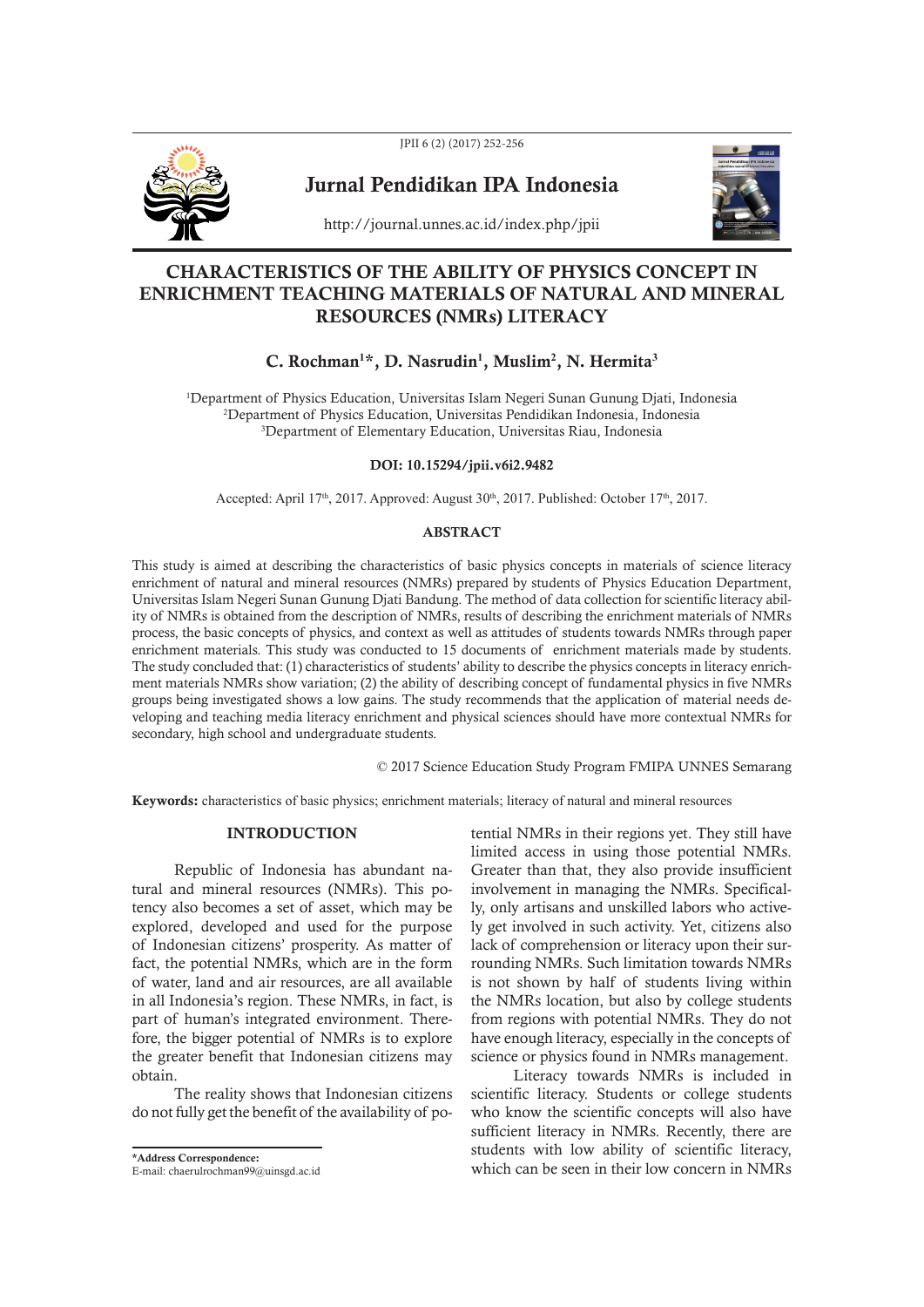management (such as water resources) (Hidayati, 2016; Arief & Utari, 2015). In fact, the amount of such potential NMRs is not balanced with citizens' awareness in involving themselves upon the use of mineral resources. Nowadays, citizens do not have sufficient literacy in the value of the abundant NMRs yet (Eheazu, 2014; Allman & Daoutidis, 2016; Kusmana & Hikmat, 2015). In order to have sufficient literacy on NMRs they need to obtain enough information through the implementation of briefing and provision of NMRs enrichment teaching materials (Rusli, 2016; Hobson, 2003; Purwanto et al., 2014; Rochman, 2015). Moreover, there are numerous researches on the effort of the improvement in such ability with various strategies (Khaeroningtyas, et al., 2016; Fakhriyah, et al., 2017; Setiawan, et al., 2017; Setiawati & Rusilowati, 2013). The presentation of literacy enrichment teaching materials may also be used as scientific materials which are based on research result (Parmin & Peniati, 2012).

According to the abovementioned conditions, therefore the researchers decided to review the Characteristics of students' ability, especially in college, towards the NMRs. The last but not least, the researchers also aimed to figure out the way the information of enrichment teaching materials of NMRs involves the basic physics concepts (Zakiyyah et al., 2016; Yuliati, 2013).

#### METHODS

This descriptive and collaborative research was based on the identification of a series of activities and products performed and produced by a group of respondents (college students) on NMRs. Such activities started with the planning of NMRs to be leant. Collection of initial information relating to NMRs was followed by NMRs location survey and collection of information and products submission. At the end of the activity, the researchers conduct the data analysis and interpretation.

This research was applied to college students living in 15 location in West Java, which consisted of 5 water resource locations, 2 forest resource locations, 1 waste resources location, 1 geo-park location, and 3 natural sand resources. All data were collected in a paper document containing four open questions to guide the college students in compiling the enrichment teaching materials of NMRs. The researchers then scored the answers and descriptions proposed by the college students on the four literacy questions to the range of 0-5 (adapted from Holden, 2010; Peranginangin, 2014). The score range shows that 0=non-filled; 1=inadequate expressions and some are false; 2=inadequate true expressions; 3=most of the expressions are true but less comprehensive; 4=all the expressions are true but less comprehensive; and 5=all the expressions are true and comprehensive.

#### RESULTS AND DISCUSSION

## Characteristics of the college students' ability of concept revelation, process, contexts and attitude

Characteristics of the college students' ability of concept revelation, process, context and attitude to the enrichment teaching materials of NMRs literacy can be described in the Table 1. Based on Table 1, 15 documents of enrichment materials of natural and mineral resources come from 15 places in West Java. The materials are described based on components of concepts, process, context, and attitude. The students ability in describing the concepts are varied. The variation takes place from the highest to the lowest i.e. describing positive attitude (2.53), describing process (2.31), describing context (2.28), and describing concepts (2.26). The result shows that despite the low ability of describing concepts, the students have high positive attitude. The positive attitude can be in the form of caring dealing with the use and risk of using natural and mineral resources. Generally, the students' ability in describing the materials is still low (2.35–below the average score on 0.5 scale).

The ability of describing the conceptual components only scores 2.26. The students' ability in describing and identifying concepts of Physics in the materials of natural and mineral resources is also still low. The low ability results in the decreasing supports of environmental resources (Goldman et al., 2014). The next low score occures in the aility of describing context (2.28).

For instance, in the aspect of concept, their most prominent literacy were in water and natural sand resources. Meanwhile, they had insufficient comprehension on concept related to forest and waste resources. In fact, forest resources has economic function, which exceeds the management cost (Purbawiyatna et al., 2011).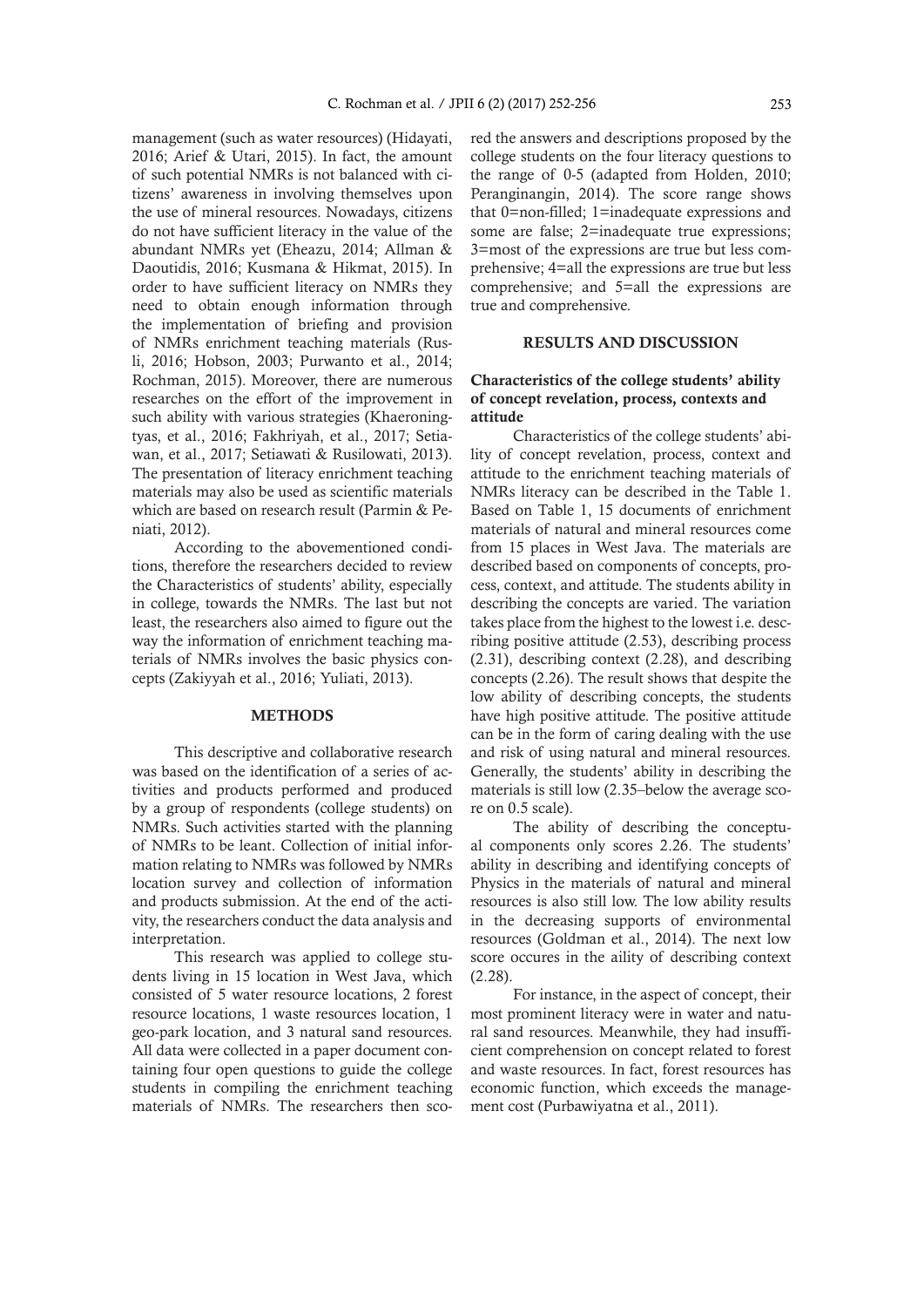| <b>Natural and Mineral Resources</b> | Concept | <b>Process</b> | Context | Attitude | Average |
|--------------------------------------|---------|----------------|---------|----------|---------|
| Waterfall of Tasikmalaya             | 2.7     | 2.3            | 2.1     | 2.7      | 2.45    |
| Reservoir Water of Sukabumi          | 2.5     | 2.3            | 2.1     | 2.6      | 2.38    |
| Tanjung Water of Tasikmalaya         | 2.6     | 1.9            | 2.2     | 2.5      | 2.30    |
| Katulampa Dam of Bogor               | 2.2     | 2.5            | 2.2     | 2.8      | 2.43    |
| Water Resource of Sukabumi           | 2.6     | 2.5            | 2.2     | 2.5      | 2.45    |
| Palm Sugar of Sukabumi Regency       | 1.8     | 2.2            | 2.3     | 2.5      | 2.20    |
| Eucalyptus of Indramayu              | 1.9     | 2.3            | 2.5     | 2.3      | 2.25    |
| Cow dunk of Bandung City             | 1.8     | 2.2            | 2.2     | 2.4      | 2.15    |
| Geopark of Sukabumi Regency          | 2.1     | 2.4            | 2.5     | 2.3      | 2.33    |
| Unused river of Bandung              | 1.9     | 1.9            | 1.8     | 2.3      | 1.98    |
| Rubber Waste of Tasikmalaya          | 1.9     | 2.1            | 2.1     | 2.2      | 2.08    |
| Rice Husk of Tasikmalaya             | 2.1     | 2.2            | 2.3     | 2.6      | 2.30    |
| Galunggung sand Tasikmlaya           | 2.6     | 2.7            | 2.5     | 2.9      | 2.68    |
| Sand Majalengka                      | 2.7     | 2.6            | 2.6     | 2.6      | 2.63    |
| Sand Bandung                         | 2.5     | 2.5            | 2.6     | 2.8      | 2.60    |
| Average                              | 2.26    | 2.31           | 2.28    | 2.53     | 2.35    |

Tabel 1. The Average Scores of Describing Ability in The Teaching Materials of Natural and Mineral Resources

## Characteristics of the average ability in revealing the Physics concept literacy

Characteristics of the college students' average ability in revealing physics concept literacy in enrichment teaching materials of NMRs may be described in the Table 2. According to Table 2, the Characteristics of college students' ability in revealing the physics concept, which was described through the enrichment teaching materials of NMRs, showed particular variation, with the range of 1.9 to 2.68 and at the scale of 0-5. By the range of 1.9 to 2.68. The average score amounted to 2.35 was still below 2.5. Such higher point showed that other than the variation, their ability in revealing the physics concept of each NMR in many regions in West Java remained low. Similar with the other researches, the researchers also figured out that students need to obtain appropriate training to access numerous literatures. Besides, college students should be trained to explore higher thought ability, such as when they observe the potential natural resource in their surroundings (Fakhriyah et al., 2017).

Among the fifteen places of natural and mineral resources, there are only five students achieving scores which is higher than 2.5 in describing the concepts of physics. They are the ones describing the waterfall of Tasikmalaya (2.7), Tanjungwater of Tasikmalaya (2.6). Water Resource of Suiabumi (2.6), Galunggung Sand of Tasikmalaya (2.6), and Sand of Majalengka (2.7). The five students come from the places close to the natural and mineral resources. Moreover, the

mining and distributing activities are easily observed by people. It shows that the close distance between the people and the natural and mineral resources influences the people's understanding and care of natural and mineral resources (Peranginangin, 2014). Another finding shows that the stduents are more concerned with the development of sand materials. The students have good understanding and attitude upon the impact of sand mining in Majalengka and Galunggung Tasikmalaya (Suhermana, et al., 2015).

Table 2. Students' Ability in Describing Literacy concepts of Physics in The Enrichment Materials of NMRs

| <b>Natural and Mineral Resources</b> | Concept |  |
|--------------------------------------|---------|--|
| Waterfall of Tasikmalaya             | 2.7     |  |
| Reservoir Water of Sukabumi          | 2.5     |  |
| Tanjung Water of Tasikmalaya         | 2.6     |  |
| Katulampa Dam of Bogor               | 2.2     |  |
| Water Resource of Sukabumi           | 2.6     |  |
| Palm Sugar of Sukabumi Regency       | 1.8     |  |
| Eucalyptus of Indramayu              | 1.9     |  |
| Cow dunk of Bandung City             | 1.8     |  |
| Geopark of Sukabumi Regency          | 2.1     |  |
| Unused river of Bandung              | 1.9     |  |
| Rubber Waste of Tasikmalaya          | 1.9     |  |
| Rice Husk of Tasikmalaya             | 2.1     |  |
| Galunggung sand Tasikmlaya           | 2.6     |  |
| Sand Majalengka                      | 2.7     |  |
| Sand Bandung                         | 2.5     |  |
| Average                              | 2.26    |  |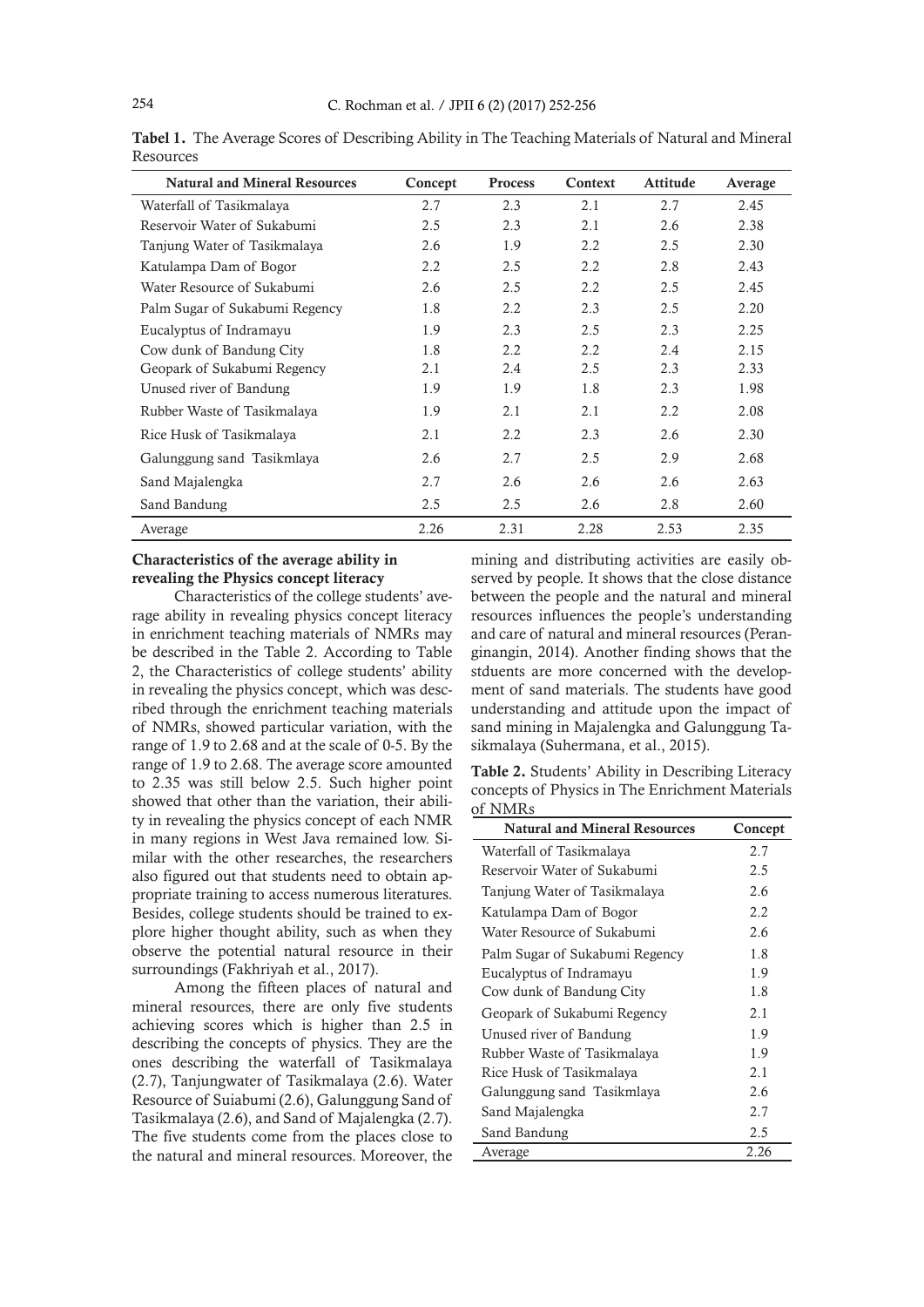## The Characteristics of Students' Ability in Describing the Enrichment Materials based on the Grouping of NMRs

NMRs may be categorized into 5 types: water, forest, waste, geopark and sand/mineral. The Characteristics of the average ability upon revelation which was based on NMR groups may be explained in the following Figure 1.

According to Figure 1, the Characteristics of the NMR groups' average ability upon revelation, which was described through the enrichment teaching materials of NRMs, remained in low scores (scale of 0-5). The highest score upon the ability in revealing the physics concept of NMR groups by college students was 2.63, which was concerning sand/mineral NMR and respectively

followed by water (2.41). Furthermore, geopark reached the score amounted to 2.33, while forest was 2.63. Unfortunately, they were included in low score. The last score was for waste resource, which were only 2,19. The researchers also figured out that the most revealed physics concept composed several things, they were: material, mechanics, basic plane, transportation, physical change, force and energy, collision, physics of earth, types of rock and gravitation. Meanwhile, in case of waste resource revelation, college students indicated their lack of physics concept revelation. This possibly happens since waste does not have many correlations with physics concept. The prominent revelation of physics concepts included fluid, evaporation and heat.



Figure 1. Characteristic of The Student Ability in NRM Enrichment Material Description

In case of sand and mineral resources, the most revealed physics concept was related with the exploitation process of rocks turning into sand, which is well known as gravitation. Such concept was revealed during rock scraping by using numerous mechanical tools such as crowbar (traditional) or beco and sand truck. Moreover, there was the revelation of types of mineral materials such as sand, gravels, rocks, clay/soil and limestone. Sand mining is always connected with its impact towards the condition of the land and water in related area. The quality of land and water surely will be decreased, which results in negative effect for citizens in such area (Suhermana et al., 2015). This revelation is in line with the other researches, which state that science teachers should encourage their students to be able to implement science in maintaining and preserving the environment wisely (Parmin et al., 2015).

#### **CONCLUSION**

The researchers conclude that: (1) the Characteristics of the college students' ability in describing the physics concept in enrichment teaching materials of NMRs shows the differences based on the characteristics, location, and phenomena; (2) their ability in revealing the physics concepts are low, since the revelation remains in general or macro concepts. Therefore, in accordance with the result and discussion, the researchers suggest that the development and implementation of enrichment of more comprehensive teaching materials as well as contextual learning media of physics literacy upon the NRMs should be conducted, especially to elementary, high school and college students.